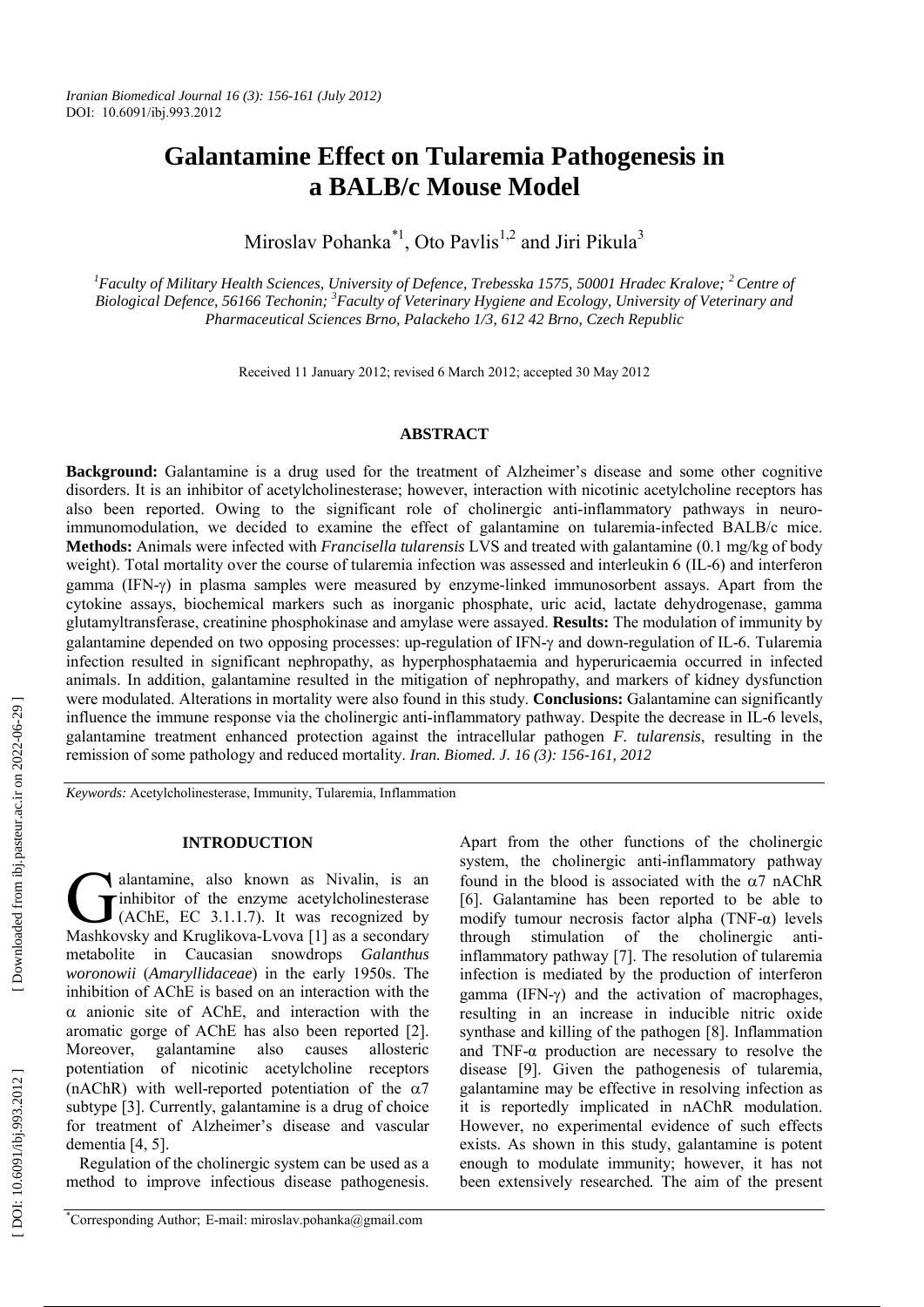study, therefore, was to investigate the ability of galantamine to modulate tularemia, an infectious model caused by the intracellular pathogen *Francisella tularensis*. The both innate and adaptive immunity are needed for the disease to be resolved. This knowledge could be useful for a novel application or contraindication of the currently available drug galantamine.

## **MATERIALS AND METHODS**

*Microorganism and animal experiments. F. tularensis* LVS (American type collection code 29684) was cultivated on McLeod agar supplemented with bovine haemoglobin and Iso VitaleX (Becton-Dickinson, San Jose, CA, USA). After two days, cells were harvested, suspended in a saline solution and centrifuged at  $2,000 \times g$  for 10 minutes. The number of *F. tularensis* colony forming units (CFU) in the solution was confirmed by re-cultivation.

In total, 126 female BALB/c mice (BioTest, Konarovice, Czech Republic) weighing  $24 \pm 2$  g were used in the experiment. Mice were kept in airconditioned temperature controlled room (22  $\pm$  2°C) with  $50 \pm 10\%$  humidity and a light period from 7 a.m. to 7 p.m. Animals had free access to food and water. The experiment was supervised and approved by the Institutional Ethical Committee, Centre of Biological Defence (Techonin, Czech Republic).

In the first part of the experiment, 96 animals were divided into four groups, with 24 animals in each group. Galantamine (Sigma-Aldrich, Saint Louis, Missouri, USA) was suspended in saline and administered subcutaneously at a dose of 0.1 mg/kg (as recommended for humans) [3, 10]. *F. tularensis* was dissolved in saline and the bacterial mass was adjusted to 10 <sup>6</sup> CFU/ml. The animals were divided into the following groups: 1) Controls given 200 µl of saline solution only; 2) Galantamine group given 100 µl of the galantamine solution and  $100 \mu l$  of saline (on days 1 and 2); 3) Tularemia infection group given 100 µl of the *F. tularensis* suspension and 100 µl of saline; and 4) Tularemia and galantamine group given 100 µl of the *F. tularensis* suspension and 100 µl of the galantamine solution (galantamine application was repeated on the second day).

From each group, six animals were sacrificed two hours after the first administration. Euthanasia of another six animals was performed three, five and seven days after the initiation of the experiment. Euthanasia was performed in carbon dioxide narcosis by cutting the carotid. Blood was collected from the carotid artery and kept in heparinised tubes. Plasma was prepared by centrifugation of the blood at  $3000 \times g$ for 15 minutes.

A mortality test was performed on another 30 animals. Galantamine was applied at the dose reported above *.* The *F. tularensis* stock solution was prepared as a saline solution containing  $10^7$  CFU/ml. Animals were divided into three groups: 1) Galantamine group: 100 µl of galantamine and 100 µl of saline were administered and the administration was repeated on the second day of the experiment; 2) Tularemia infection group: 100 µl of the *F. tularensis* suspension and 100 µl of saline were given, and application of the saline solution was repeated on the second day; and 3) Tularemia and galantamine group: 100 µl of the *F. tularensis* suspension and 100 µl of the galantamine solution were given and galantamine and saline administration was repeated on the second day of the experiment. Animals were kept until complete healing of the surviving individuals.

*Ex vivo assays.* In the plasma, interleukin 6 (IL-6) and IFN- were assessed using Mouse IL-6 Eli-pair and Mouse IFN- Eli-pair kits (Abcam, Cambridge, MA, USA) in compliance with the manufacturer's protocols. Standard 96-well plates and an MRX absorbance reader (Dynatech Laboratories, Chantilly, VA, USA) were used for the assay purposes. Biochemical analysis of plasma was performed using an automated analyzer (SPOTCHEMTM EZ SP-4430, ARKRAY, Japan). Glucose, total cholesterol, blood urea nitrogen, total bilirubin, alanine aminotransferase, alkaline phosphatase, creatinine, total protein, albumin, calcium, inorganic phosphate, magnesium, uric acid, lactate dehydrogenase, gamma glutamyltransferase, creatinine phosphokinase and amylase were assayed using the automated analyzer.

*Statistical analysis.* Origin 8E (OriginLab Corporation, Northampton, MA, USA) was used for data processing. Significance was tested using one-way analysis of variance with the Scheffe's test. Significance was calculated for two probability levels at  $P = 0.05$  and  $P = 0.01$ .

#### **RESULTS**

*Mortality test.* No mice died when only galantamine was administered. The first mouse died in the course of tularemia four days after infection. Mortality in the infected mice was 40%, and the last mouse died seven days after the initiation of the infection. The mice treated with galantamine and infected with *F. tularensis* showed 30% mortality from five to eight days after the initiation of infection (Fig. 1).

 [\[ DOI: 10.6091/ibj.993.2012 \]](http://dx.doi.org/10.6091/ibj.993.2012) [\[ Downloaded from ibj.pasteur.ac.ir on 202](http://ibj.pasteur.ac.ir/article-1-712-en.html)2-06-29 ] [Downloaded from ibj.pasteur.ac.ir on 2022-06-29] DOI: 10.6091/ibj.993.2012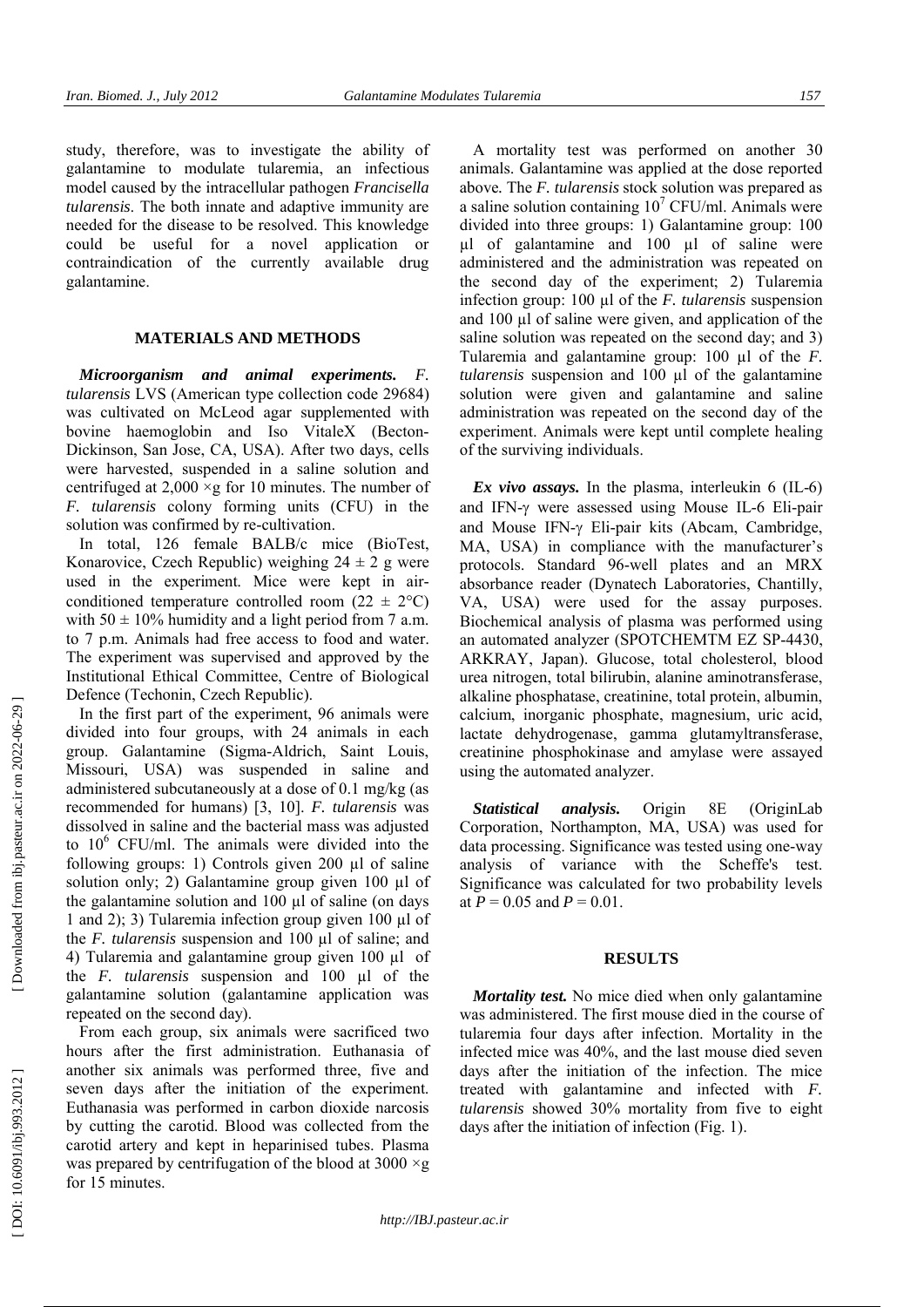

**Fig. 1.** Diagram representing the mortality test.

*Biochemical tests.* In the interval from three to seven days after initiation of the experiment, significant  $(P =$ 0.05) hyperphosphataemia  $(3.64 \pm 0.35 \text{ mmol/l})$ controls:  $2.34 \pm 0.21$  mmol/l) and hyperuricaemia (191  $\pm$  18 umol/l, controls: 105  $\pm$  20 umol/l) were observed in the animals with tularemia. The animals treated with galantamine and those infected with tularemia and treated with galantamine were not significantly different in terms of the levels of uric acid and inorganic phosphate compared to controls. The animals infected with tularemia and treated with galantamine had significant ( $P = 0.05$ ) hyperlactataemia (31.3  $\pm$  2.4  $\mu$ kat/l, controls: 10.1  $\pm$  2.5  $\mu$ kat/l) and elevated alanine aminotransferase levels  $(0.62 \pm 0.18 \text{ \mu kat/l}, \text{ controls})$ :  $0.31 \pm 0.09$  µkat/l). Treatment with galantamine had no

effect on plasma levels of lactate dehydrogenase and alanine aminotransferase.

*IL-6 and IFN-y assay.* Levels of IL-6, depicted in Figure 2, were significantly altered in the animals infected with *F. tularensis*. No significant alterations were found in IL-6 levels in animals treated with galantamine and not infected with *F. tularensis*. IL-6 was elevated  $(P = 0.01)$  three and five days after infection in both galantamine-treated and untreated groups. On the third day after infection, the increase in IL-6 was significantly  $(P = 0.01)$  lower when the animals were treated with galantamine. From the fifth to seventh days after infection, levels of IL-6 were not



**Fig 2.** IL-6 levels in controls (c), galantamine (g), tularemia (t) or tularemia-exposed animals given galantamine (t-g). Error bars indicate standard deviation. \* and \*\* indicate significance vs. control at the probability levels of 0.05 and 0.01, respectively. In fraction, asterisks in numerator mean significance against control (c) and asterisks in denominator correspond to significance against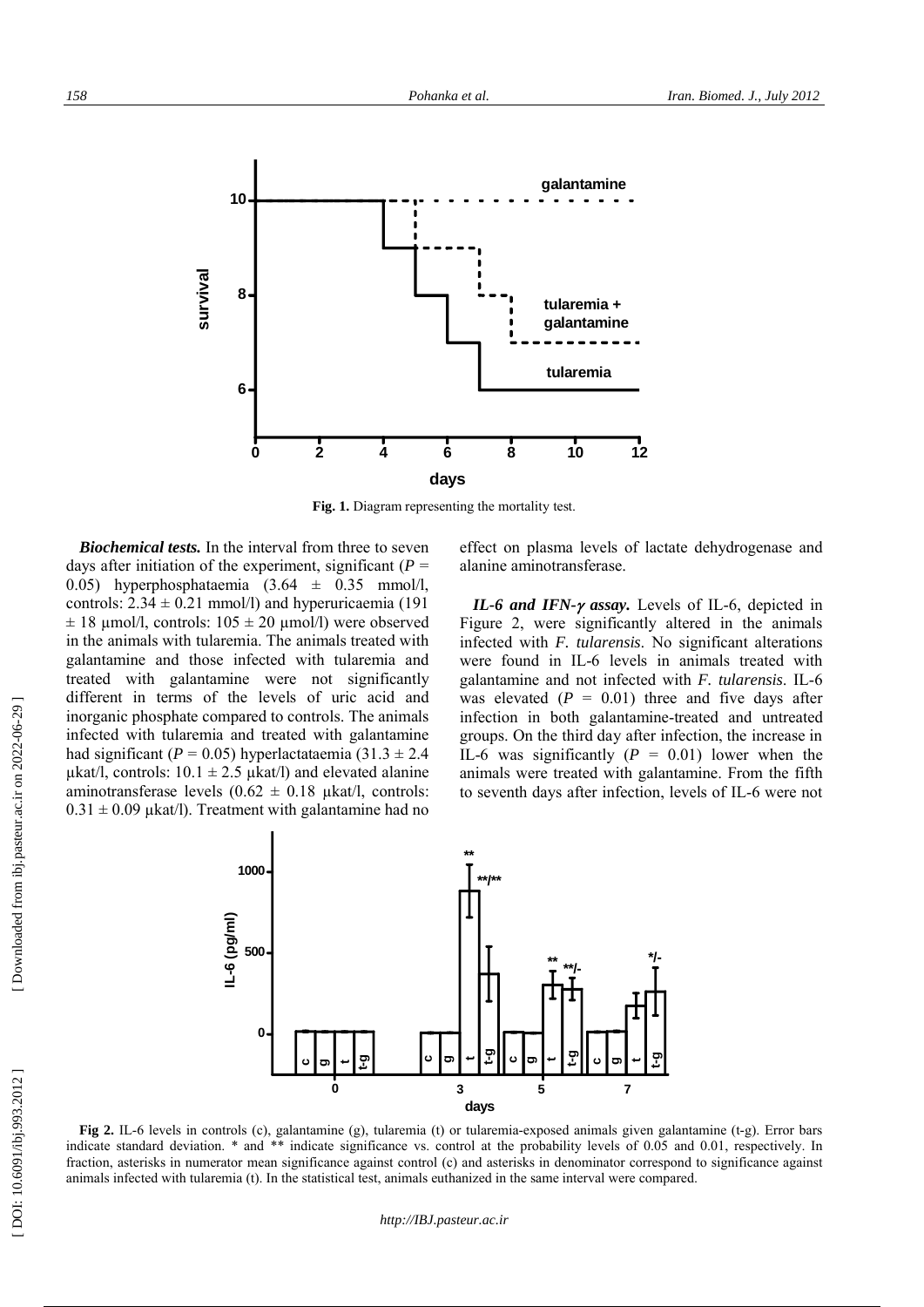

**Fig. 3.** IFN- $\gamma$  levels in the plasma of experimental animals: controls (c), galantamine (g), tularemia (t) or tularemia-exposed animals given galantamine (t-g). Error bars indicate standard deviation. \* and \*\* indicate significance vs. control at the probability levels of 0.05 and 0.01, respectively. Meaning of fractions is the same as in the Figure 2.

different in tularemia-infected and galantamine-treated animals. IL-6 remained elevated ( *P*=0.01) both in tularemia-infected animals. Seven days after initiation of the experiment, co-administration of galantamine resulted in higher levels of IL-6 compared to tularemiainfected animals. The difference between the two groups was, however, not significant.

IFN- $\gamma$  levels were increased in the course of tularemia five and seven days after the initiation of infection. This increase was more extensive when galantamine was co-administered. Five days after exposure, both groups demonstrated elevated IFN levels on the probability level of 0.01. Seven days after exposure, tularemia-infected animals had plasmatic levels of IFN- $\gamma$  (777  $\pm$  374 pg/ml). Animals infected with tularemia and treated with galantamine had IFN- $\gamma$ levels of 3102  $\pm$  550 pg/ml. The difference in IFN- $\gamma$ levels between the two groups was statistically significant  $(P<0.01)$  on the seventh day after initiation of the experiment. The experimental data are depicted in Figure 3. When compared to controls on the seventh day, tularemia caused an increase in IFN- levels on the probability level of 0.05 and tularemia with galantamine treatment on the probability level of 0.01.

#### **DISCUSSION**

In agreement with the experimental hypothesis, galantamine is an agonist of the  $\alpha$ 7 nAChR as reported by several researchers [11, 12], and the data reported here indirectly confirm this agonism. It has been reported that galantamine can activate the  $\alpha$ 7 nAChR in patients suffering from Alzheimer and ameliorate the disease in this way [13]. Given the mechanism of the cholinergic anti-inflammatory pathway, a decrease in inflammatory markers is expected after galantamine application [6, 14] and modulation of tularemia pathogenesis can therefore be anticipated. We showed a reduction in IL-6 production when galantamine was administered to *F. tularensis-*infected mice. Our results are in agreement with a study that showed alterations of TNF- $\alpha$  levels after galantamine application [7]. In another experiment, Pavlov and his co-workers [15] proved a link between galantamine and the cholinergic anti-inflammatory pathway in mice. They reported anti-inflammatory effects during endotoxaemia when galantamine was administered. Findings of Pavlov and co-workers [15] well correspond with our results on inflammation represented by IL-6. Moreover, the Pavlov´s team repeated the experiment and proved suitability of galantamine for the alleviation of inflammation associated with obesity in a mouse model [16]. Owing to our findings and evidence from the literature, we can plausibly confirm that galantamine could act as an anti-inflammatory drug and alleviate the inflammatory reaction in the course of tularemia.

Alterations in IFN- $\gamma$  levels may reflect an antiintracellular pathogen response in addition to inflammation. The decreased mortality seen in this study was probably a consequence of IFN- $\gamma$  production and related processes. IFN- activation is necessary for the restriction of *F. tularensis* growth within infected cells  $[17]$ . The higher production of IFN- $\gamma$  seen here may have contributed to the beneficial outcome of galantamine administration in mice with tularemia.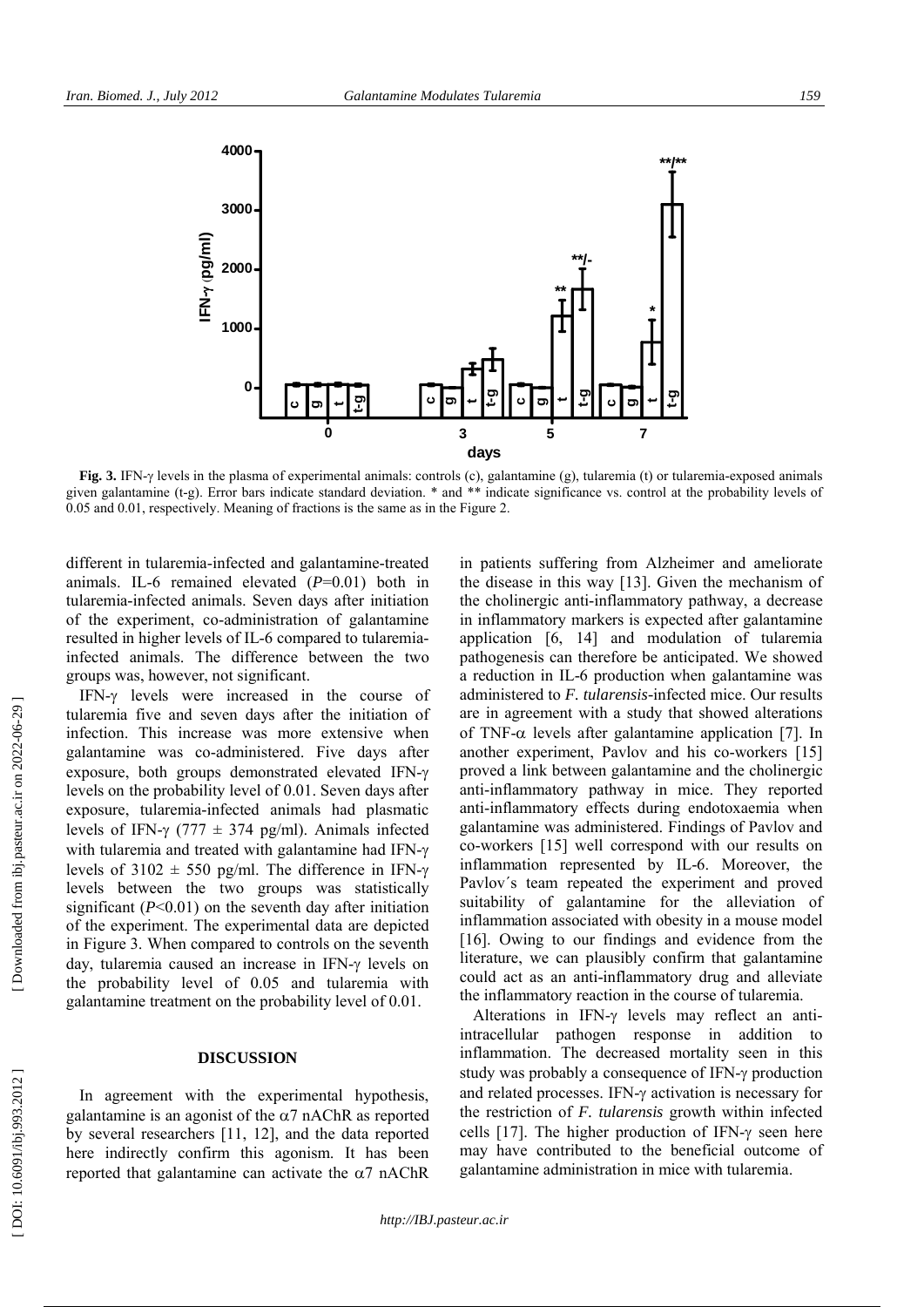The hyperphosphataemia and hyperuricaemia demonstrated here confirm previous findings that tularemia causes nephropathy [18]. In humans, interstitial nephritis and glomerulonephritis are reported [19, 20]. The decrease in hyperphosphataemia and hyperuricaemia due to galantamine application may be attributed to the remission of tularemia-induced pathogenesis. Surprisingly, the effect of galantamine was not equal in different tissues, as hyperlactataemia was not ameliorated by galantamine. The overall reduction in mortality after galantamine administration can be inferred to the immuno-modulatory potency of galantamine.

As discussed above, galantamine activates the cholinergic anti-inflammatory pathway. For this reason, a short stimulus of the pathway can significantly modulate the response of the immune system [21]. In a recent experiment, we reported a beneficial effect of the compound HI-6 on tularemiainduced pathogenesis when administered concurrently with the pathogen [22, 23]. The potency of galantamine in ameliorating tularemia has not been previously tested. However, some authors have reported that galantamine has a strong immuno-modulatory effect [16, 25]. Effect of compounds including galantamine interacting with  $\alpha$ 7 nAChR was extensively reviewed previously [24]. In addition to the above mentioned papers [12, 13], galantamine has been shown to be capable of reducing microglial activation after stimulation with the human immunodeficiency virus type 1 coat glycoprotein, gp120 [25].

Galantamine is a drug used for the treatment of Alzheimer's disease and some other cognitive disorders. However, strong immuno-modulatory effects of this compound have also been shown. As a consequence, galantamine can cause the remission of some pathologic processes and a reduction in mortality when administered to infected mice. The mechanism of action is probably based on stimulation of the cholinergic anti-inflammatory pathway.

#### **ACKNOWLEDGEMENTS**

The Ministry of Education, Youth and Sports of the Czech Republic is kindly acknowledged for the project LH11023 and for "A long-term organization development plan 1011". The funding agency had no role in the study design, data collection and analysis, decision to publish, or preparation of the manuscript.

#### **REFERENCES**

1. Mashkovsky MD, Kruglikova-Lvova RP. On the pharmacology of the new alkaloid galantamine.

*Farmakologia Toxicologia (Moscow).1951;14:27-30.*

- 2. Bartolucci C, Perola E, Pilger C, Fels G, Lamba D. Three dimensional structure of a complex of galanthamine (Nivalin) with acetylcholinesterase from Torpedo californica: implications for the design of new anti-Alzheimer drugs. *Proteins.2001 Feb;42(2):182-91.*
- 3. Schilstrom B, Ivanov VB, Wiker C, Svensson TH. Galantamine enhances dopaminergic neurotransmission *in vivo* via allosteric potentiation of nicotinic acetylcholine receptors. *Neuropsychopharmacology. 2007 Jan;32(1):43-53.*
- 4. Senanarogn V, Poungvarin N, Phanthumchinda K, Thavichachart N, Chankrachang S, Praditsuwan R, et al. Safety and tolerability of galantamine in possible Alzheimer's disease with or without cerebrovascular dementia in Thai patients. *J Med Assoc Thai.2009 Mar; 92 (Suppl 2):S12-S8.*
- 5. Pohanka M. Alzheimer's disease and related neurodegenerative disorders: implication and counteracting of melatonin. *J Appl Biomed.2011 Oct;9(4):185-96* .
- 6. Pohanka M. Acetylcholinesterase inhibitors; a patent review (2008 – present). *Expert Opin Ther Patents. In press, doi: 10.1517/13543776.2012.701620* .
- 7. Liu ZH, Ma YF, Wu JS, Gan JX, Xu SW, Jiang GY. Effect of cholinesterase inhibitor galanthamine on circulating tumor necrosis factor alpha in rats with lipopolysaccharide-induced peritonitis. *Chin Med J (Engl).2010 Jul;123(13):1727-30* .
- 8. Edwards JA, Rockx-Brouwer D, Nair V, Celli J. Restricted cytosolic growth of Francisella tularensis subsp. tularensis by IFN-gamma activation of macrophages. *Microbiology.2010 Feb;156(Pt 2):327- 39. Epub 2009 Nov 19.*
- 9. Cowley SG, Goldberg MF, Elkins KL. The membrane form of tumor necrosis factor is sufficient to mediate partial innate immunity to Francisella tularensis live vaccine strain. *J Infect Dis.2008 Jul;198(2):284-92.*
- 10. Piotrovsky V, Van Peer A, Van Osselaer N, Armstrong M, Aerssens J. Galantamine population pharmacokinetics in patients with Alzheimer's disease: modeling and simulations. *J Clin Pharmacol.2003 May;43(5):514-23.*
- 11. Broad LM, Zwart R, Pearson KH, Lee M, Wallace L, McPhie GI, et al. Identification and pharmacological profile of a new class of selective nicotinic acetylcholine receptor potentiators. *J Pharmacol Exp Ther.2006 Sep;318(3):1108-17.*
- 12. Jones CK, Byun N, Bubser M. Muscarinic and nicotinic acetylcholine receptor agonists and allosteric modulators for the treatment of schizophrenia. *Neuropsychopharmacology.2012 Jan;37(1):16-42.*
- 13. Takata K, Kitamura Y, Saeki M, Terada M, Kagitani S, Kitamura R, et al. Galantamine-induced amyloid-beta clearance mediated via stimulation of microglial nicotinic acetylcholine receptors. *J Biol Chem.2010 Dec;285(51):40180-91.*
- 14. Oke SL, Tracey KJ. The inflammatory reflex and the role of complementary and alternative medical therapies. *Ann NY Acad Sci.2009 Aug;1172(1):172-80.*
- 15. Pavlov VA, Parrish WR, Rosas-Ballina M, Ochani M, Puerta M, Ochani K, et al.. Brain acetylcholinesterase